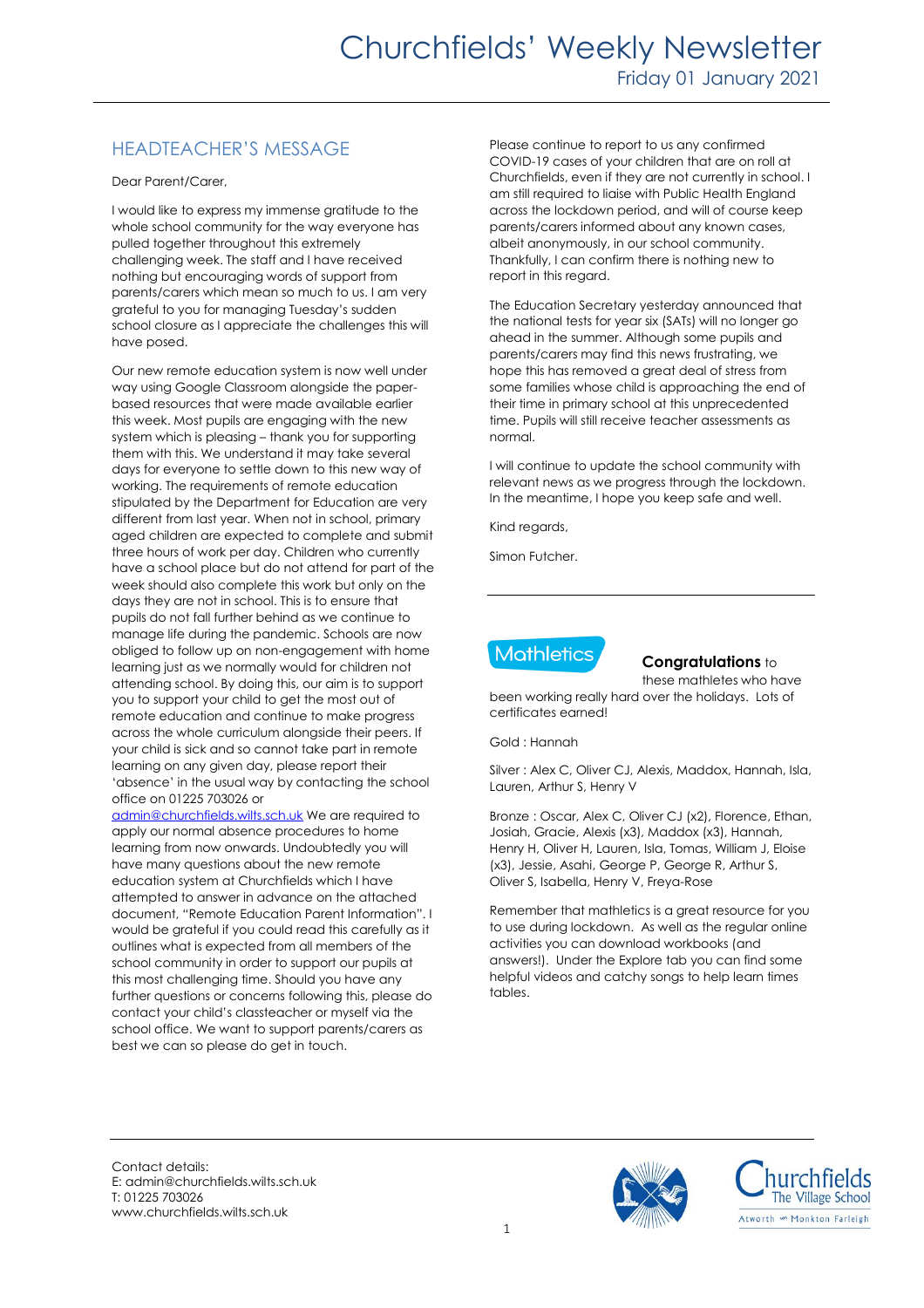Online learning – Kestrel Class



Kestrels have done really well with their online learning. Obviously learning the new platform has been a bit of a challenge but I've been thrilled with the quality of work that's been coming in. This week our focus has been on finding out about space: we've designed some amazing astronaut badges, researched a planet and written some amazing pieces of creative writing. Learning heads, shoulders, knees and toes in French has also been very popular!

Contact details: E: admin@churchfields.wilts.sch.uk T: 01225 703026 www.churchfields.wilts.sch.uk



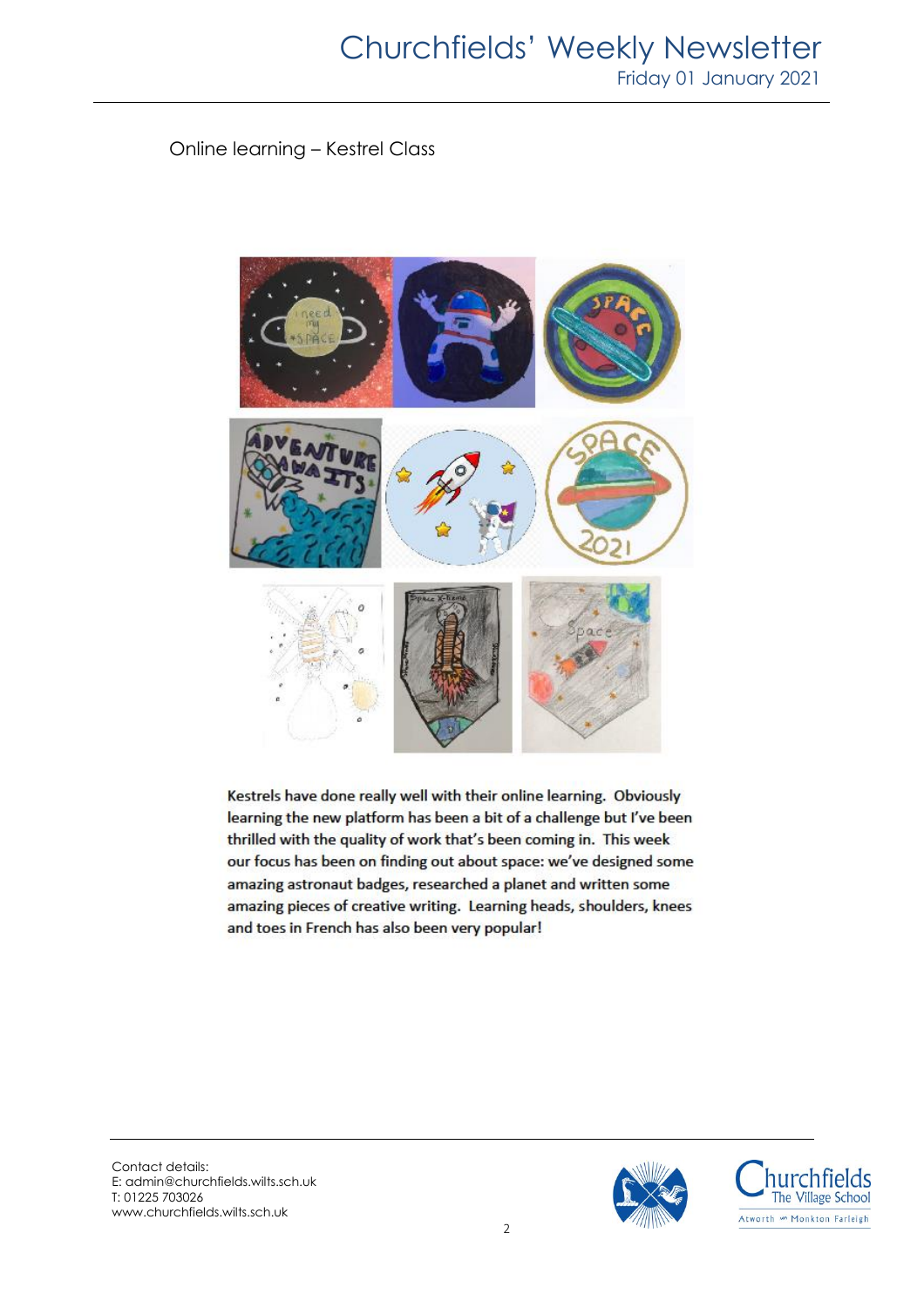# Churchfields' Weekly Newsletter

Friday 01 January 2021



## **Wiltshire's Wellbeing Hub providing support to those who need it**

With national lockdown measures now in place, Wiltshire Council's Wiltshire Wellbeing Hub is still available to anyone who is struggling during this difficult time – and will now be available on Saturdays.



The hub can help and provide support to those who perhaps don't have a network around them, and also signpost them to where additional help is available in their local area. Hundreds of community groups, run by volunteers, are still set up across the county, providing invaluable assistance to those who need it.